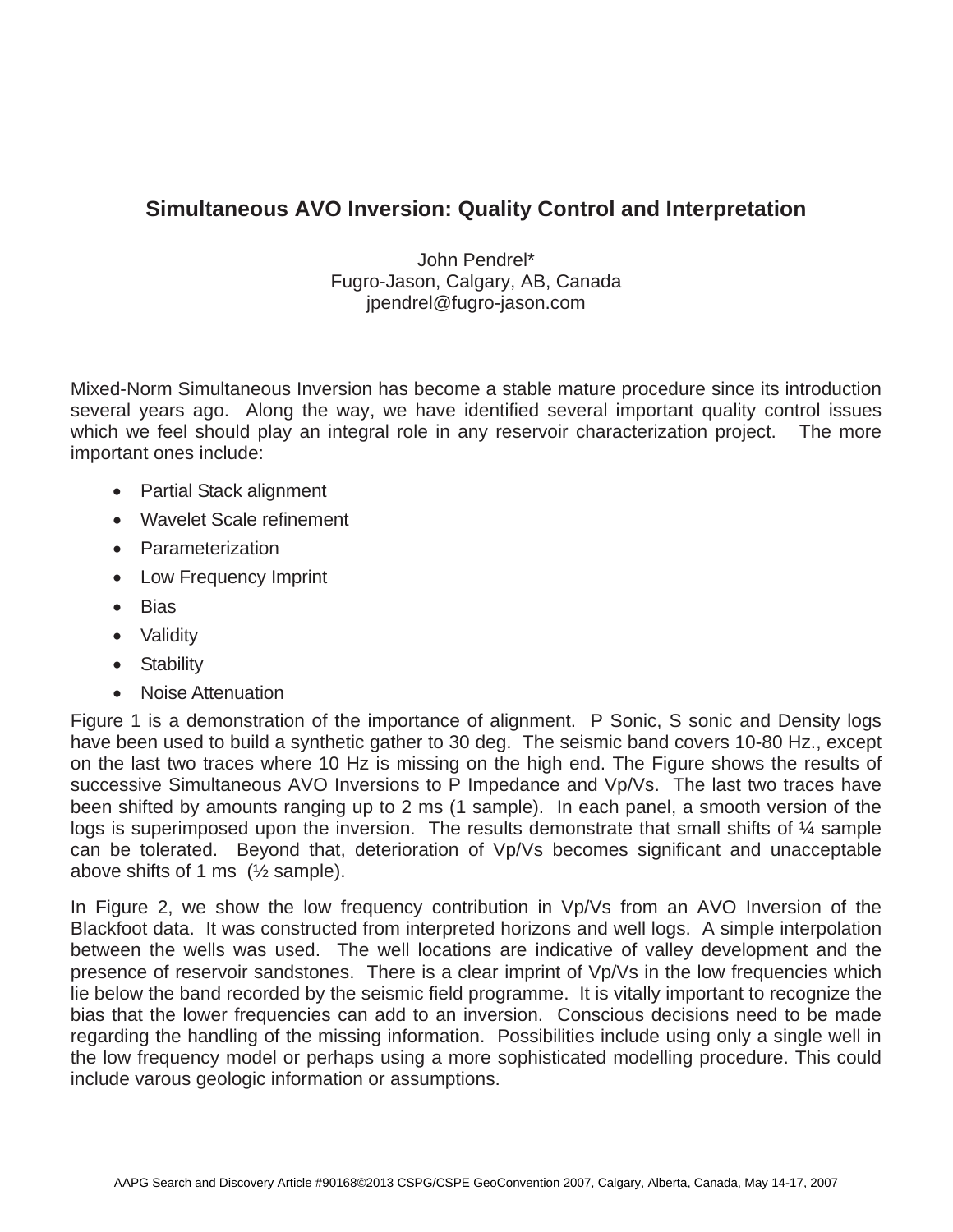

**Figure 1.** The logs in the first panel were used to compute the synthetic gather to 30 deg. AVO Inversion to P Impedance and Vp/Vs was done using an 80 Hz wavelet. The third panel is P Impedance from inversion with the smoothed P Impedance log overlain. The other panels are Vp/Vs, first with aligned gathers and then with successive shifts of ¼ sample applied to the last two traces in the gather.



**Figure 2.** The figure shows the contribution of the low frequencies (<10 Hz) from modelling which are needed to complete the band below that of the seismic. There is a clear imprint of the gas-charged reservoir in the South which will bias the AVO inversion.

In Interpretation, good use can be made of cross-plotting tools. Reservoir facies which appear distinctive and anomalous on log cross-plots shoud behave in exactly the same way when crossplotting the resuts of inversion – albeit in a narrower band.

However, there is more that can be done. Using Bayesian inference, and the statistics of facies from logs, the outputs of inversion can be interpreted in terms of the probabilities of existence of any of the facies. From these, most-probable facies volumes can be constructed. Figure 3 shows the results of such an analysis on the Blackfoot data. It shows an arbitrary line through the probability volumes for sandstone and limestone. We can see the three-valley system clearly in the sandstone figure and the roughness of the Devonian unconformity in the limestone panel. Figure 4 shows the same line through the most-probable facies volume.